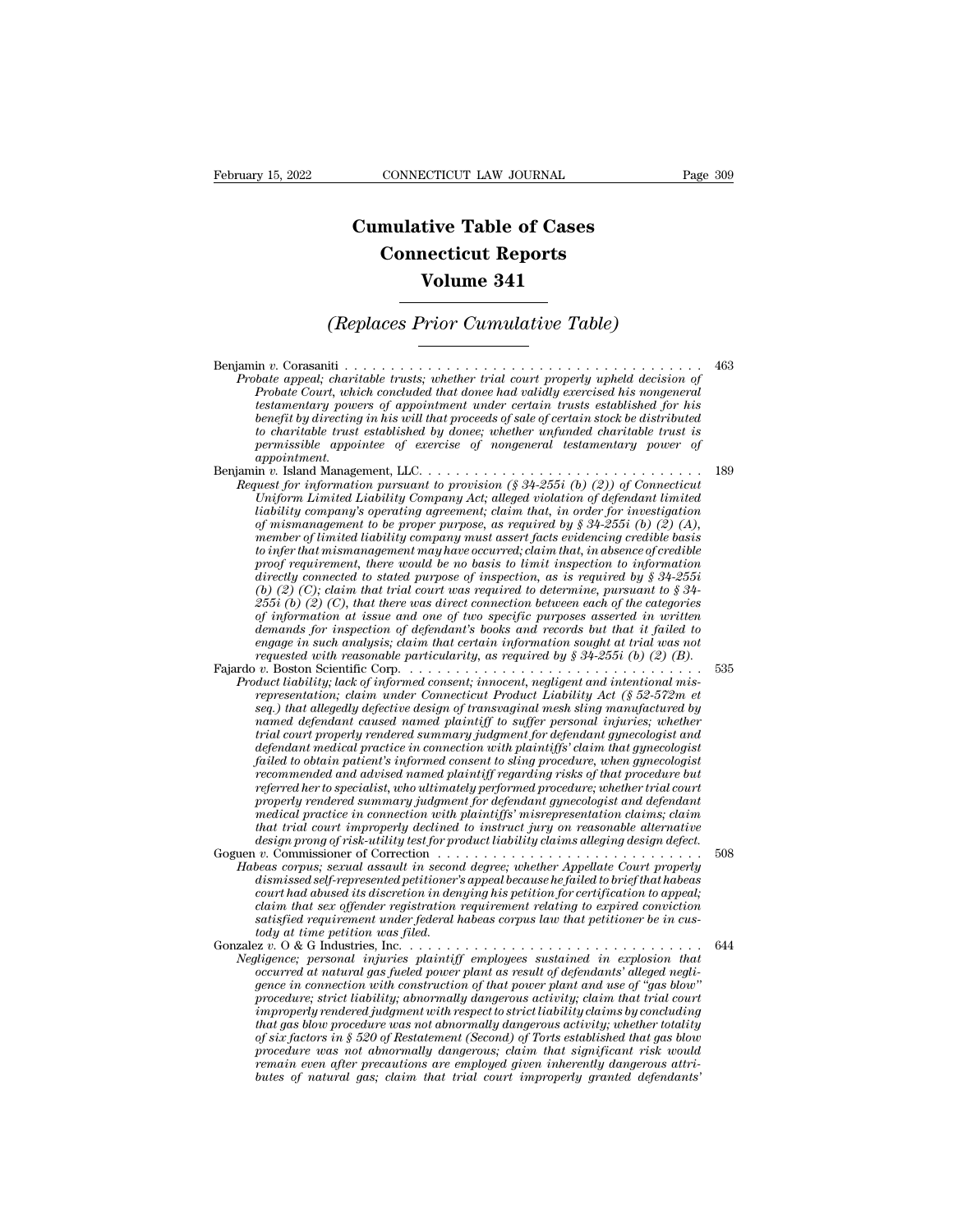*motions for summary judgment with respect to plaintiffs' negligence claims;*<br>whether trial court correctly concluded that defendants did not exercise sufficient<br>control over general contractor's or its subcontractors' per *whether trial conventions for summary judgment with respect to plaintiffs' negligence claims;*<br>motions for summary judgment with respect to plaintiffs' negligence claims;<br>whether trial court correctly concluded that defen **connecticut LAW JOURNAL February 15, 2022**<br> *control os for summary judgment with respect to plaintiffs' negligence claims;*<br> *whether trial court correctly concluded that defendants did not exercise sufficient*<br> *control* February 15, 2022<br> *procedure commary judgment with respect to plaintiffs' negligence claims;*<br> *protions for summary judgment with respect to plaintiffs' negligence claims;*<br> *procedure to overcome general contractor's or* motions for summary judgment with respect to plaintiffs' negligence claims;<br>whether trial court correctly concluded that defendants did not exercise sufficient<br>control over general contractor's or its subcontractors' perfo motions for summary judgment with respect to plaintiffs' negligence claims;<br>whether trial court correctly concluded that defendants did not exercise sufficient<br>control over general contractor's or its subcontractors' perfo motions for summary judgment with respect to plaintiffs' negligence claims;<br>whether trial court correctly concluded that defendants did not exercise sufficient<br>control over general contractor's or its subcontractors' perfo motions for summary judgment with respect to plaintiffs' negligence claims;<br>whether trial court correctly concluded that defendants did not exercise sufficient<br>control over general contractor's or its subcontractors' perfo *that the trade court correctly concluded that defendants did not exercise sufficient*<br>control over general contractor's or its subcontractors' performance of gas blow<br>procedure to overcome general rule that employer is no *general contractor's or its subcontractors' performance of gas blow*<br>procedure to overcome general rule that employer is not vicariously liable for torts<br>of its independent contractor; whether defendants exercised suffici procedure to overcome general rule that employer is not vicariously liable for torts of its independent contractor; whether defendants exercised sufficient contractual control over gas blow procedure to establish existence *independent contractor; whether defendants exercised sufficent contractual control over gas blow procedure to establish existence of legal duty; claim that, even in absence of any contractual control, defendants in fact e even in absence of any contractual control, defendants in fact exercised control*<br>*over gas blow procedures by assuming control or interfering with work; claim<br>that defendants were vicariously liable for general contracto* been in absence of any contractuat control, aegendants in fact exercised control<br>over gras blow procedures by assuming control or interfering with work; claim<br>that defendants were vicariously liable for general contractor' *Dissolution of marriage; prenuptial yialothe for general contractor's regligence because*<br>*general contractor was engaged in intrinsically dangerous activity, which satisfied distinct exception to general rule that employ* 

- *definition of marriage; prenuptial agreement; claim that trial court incorrectly determined that enforcement of prenuptial agreement was not unconscionable* in light of all relevant facts and circumstances, despite occurr *independent contractor was engaged in intrinsically dangerous activity, which satisfied distinct exception to general rule that employer is not liable for torts of its independent contractor; claim that plaintiffs' neglig read assunct exception to general rule inat employer is not iddie for toris of its marry judgment contractor; claim that plaintiffs' regligence claims survived summary judgment because defendants were directing marriage; that it would be unconscionable to enforce attorney judgment because defendants were directly negligent.*<br>  $\therefore$  Ibokin  $\ldots$   $\ldots$   $\ldots$   $\ldots$   $\ldots$   $\ldots$   $\ldots$   $\ldots$   $\ldots$   $\ldots$   $\ldots$   $\ldots$   $\ldots$   $\ldots$   $\ldots$   $\ldots$   $\ldots$ *which the course defendants were arrectly negligent.*<br> *which the column of marriage; premaptial agreement; claim that trial court incorrectly<br>
determined that enforcement of premaptial agreement was not unconscionable<br>
i clause in a function of marriage; predetermined that enforcement in light of all relevant facts events during marriage; uthat it would be unconsciously that it would be unconsciously clause in agreement.*<br>*clause in agree* Dissolution of marriage; prenipital agreement; carim that trial court incorrectly<br>determined that enforcement of prenipital agreement was not unconscionable<br>in light of all relevant facts and circumstances, despite occurre *determined that enforcement of prenupital agreement was not unconscionable<br>in light of all relevant facts and circumstances, despite occurrence of unforeseen<br>events during marriage; whether it was inconsistent for trial c performance was constitutionally deficient it was inconstitutionally devents during marriage; whether it would be unconscionable to enforce attorney's fees provision of agreement while also finding remainder of agreement*
- *inversion and the unconscionable to enforce attorney's fees provision of agreement*<br>*inkit it would be unconscionable to enforce attorney's fees provision of agreement*<br>*invite also finding remainder of agreement enforcea supported performance to enjorce attorney's jests provision of agreement<br>while also finding remainder of agreement enforceable in light of severability<br>clause in agreement.*<br> $v$ . Commissioner of Correction . . . . . . . . *was constitutionally deficient on ground that counsel had unreasonably failed to raise third-party as resulted to receive assistance of counsel;*  $\alpha$  randial rial counsel's performance was constitutionally deficient because she had failed to adequately investigate and to call six eyewitnesses whos *and decision is inergoin and the correction*  $\ldots$  and  $\ldots$   $\ldots$   $\ldots$   $\ldots$   $\ldots$   $\ldots$   $\ldots$   $\ldots$   $\ldots$   $\ldots$   $\ldots$   $\ldots$   $\ldots$   $\ldots$   $\ldots$   $\ldots$   $\ldots$   $\ldots$   $\ldots$   $\ldots$   $\ldots$   $\ldots$   $\ldots$   $\ldots$   $\ldots$   $\ldots$   $\ldots$   $\ldots$ *corpus; ineffective assistance of counsel; claim that criminal trial counsel's*<br>performance was constitutionally deficient because she had failed to adequately<br>investigate and to call six eyewitnesses whose testimony purp messagate and to call stat eyewthesses whose testimony purportedly dould have supported peritioner's self-defense claim, claim that trail counsel's performance was constitutionally deficient on ground that counsel had unre *Foreclosure; certificationally deficient on ground that courtset and ureas constitutionally factorially deficient on ground that coursel had ureas analy failed to raise third-party culpability defense as result of her ina uas construtuonally deficient on ground that counset had unreasonably jaued*<br>to raise third-party culpability defense as result of her inadequate investigation<br>and decision not to call certain witnesses; framework for inq
- 

*testify at habeas trial, discussed. morthe intra-party culphoutiny degense as result of ner induequate investigation*<br> *mad decision not to call certain witnesses; framework for inquiry into trial<br>
counsel's allegedly defective performance when trial counse* and accusion not to call certain witnesses; framework for induity this trial counsel's allegedly defective performance when trial counsel is unavailable to counsel is thabeas trial, discussed.<br>
an Chase Bank, National Assn *by trial court that parties intended mortgage deed signed by defendant to secure notes Bank, National Assn. v. Virgulak*<br> *an Chase Bank, National Assn. v. Virgulak*<br> *eclostre; certification from Appellate Court; whether Appellate Court properly<br>
upheld trial court's decision declining substitute pla where in that same and in same amount as note that in the Amound Assnet court is decision declining substitute plantiff's request to reform* upheld trial court's decision declining substitute plantiff's request to reform *note must a certification from Appellate Court; whether Appellate Court properly*<br> *nortgage deed executed by defendant properly owner to reference fact that it was<br>
given to secure note executed by defendant's husband; w wpheld trial court's decision declining substitute plaintiff's request to reform*<br>mortgage deed executed by defendant property owner to reference fact that it was<br>given to secure note executed by defendant's husband; whet *tute mortgage deed executed by defendant property owner to reference fact that it was* given to secure note executed by defendant's husband; whether absence of finding by trial court that parties intended mortgage deed si *given to secure note executed by defendant's husband; whether absence of finding* by trial court that parties intended mortgage deed signed by defendant to secure note was clearly erroneous; claim that, because mortgage d *by trial court that parties intended mortgage deed signed by defendant to secure*<br>note was clearly erroneous; claim that, because mortgage deed referenced note<br>nuith same date and in same amount as note that defendant's h role was clearly erroneous; clarm that, because mortgage deed referenced note<br>with same date and in same amount as note that defendant's husband signed,<br>note must be note defendant agreed to secure when she executed mortga *for note must be note defendant agreed to secure when she executed mortgage deed;*<br>*for note must be note defendant agreed to secure when she executed mortgage deed;*<br>*whether Appellate Court properly upheld trial court's* From the must be note argentum agreed to secure unen she executed mortgage deed;<br>whether Appellate Court properly upheld trial court's determination that substitute<br>the plaintiff was not entitled to foreclosure was proper *Appendie Court property uphed trad court s determination that substitute plaintiff was not entitled to forcelose mortgage because defendant was not borrower on note; claim that forcelose was proper equitable relief on gro une plaintyf was not entitied to givectose mortgage oecause aegendant was not*<br> *untait it was undisputed that defendant entered into mortgage transaction and*<br> *unton sense dictated that she intended her property interes* 

*in that it was undispated that defendant entered into morrigage transaction and that it was undispated that defendant entered into morrigage transaction and common sense dictated that she intended her property interest to indi it was unaisputed that degendant entered into morigage transaction and*<br> *common sense dicitated that she intended her property interest to serve as security*<br> *for note contemporaneously executed by defendant's hu as to extent of insurer's replacement obligation pursuant to statute (§ 38a-316e (a)) was question of coverage to be resolved by court before insurance appraisal* Liberty Mutual Ins.<br> *coloring to compel a<br>
under homeouvers<br>
in denying plainti<sub>j</sub><br>
improperly granted<br>
as to extent of insurable and proceed.<br>
<i>could proceed.*<br> *v. N. B...* ........<br> *v. N. B...*........................ *Application to compet appraisat to resolve aispute oetween parties concerning caum*<br> *under homoowners insurance policy, whether trial court abused its discretion*<br> *in denying plaintiff's motion to reargue and reconsider Application for civil protection order pursuant and reconsider; whether trial court and reconsidering plaintiff's motion to compel appraisal; claim that dispute as to extent of insurer's replacement obligation pursuant to in denying plannings motion to reargue and reconsider; whether trial court<br>inproperly granted plaintiff's motion to compel appraisal; claim that dispute<br>as to extent of insurer's replacement obligation pursuant to statute* 

*(a) (i) (i) (i) (i) (i) (i) (i) (i) (i) (i) (i) (i) (i) (i) (i) (i) (i) (i) (i) (i) (i) (i) (i) (i) (i) (i) (i) (i) (i) (i) (i) (i) (i) (i) (i) (i) as to extent of insurer's replacement obtigation parsacht to statute* (*§ 30a-310e* (*a*)) *vas question of coverage to be resolved by court before insurance appraisal could proceed.*<br> *v. N. B..* . . . . . . . . . . *protection order fears for his or her physical safety; court before insurance appraisal*<br>*proceed.*<br>*protection for civil protection order pursuant to statute* (§ 46b-16a); alleged stalking; appeal involving matter of sub *of statute supports objective-only standard; where the statute support in standardion for similarion speed involving matter of substantial public interest pursuant to statute (§ 52-265a); claim that § 46b-16a was ambiguou preted § 46b-16a as creating subjective-objective standard; whether trial court's findings relation for civil protection order pursuant to statute (§ 46b-16a); alleged stalking; appeal involving matter of substantial public interest pursuant to statute (§ 52-265a); claim that § 46b-16a was ambiguous wi were clearly are the in that s* and *were the substantial public interest pursuant to statute* (§ 52-265a); claim that § 46b-16a was ambiguous with respect to whether to apply subjective-objective standard for determining  $(\S 52-265a)$ ; claim that  $\S 46b-16a$  was ambiguous with respect to whether to apply subjective-objective standard for determining whether applicant for civil protection order fears for his or her physical safety; claim t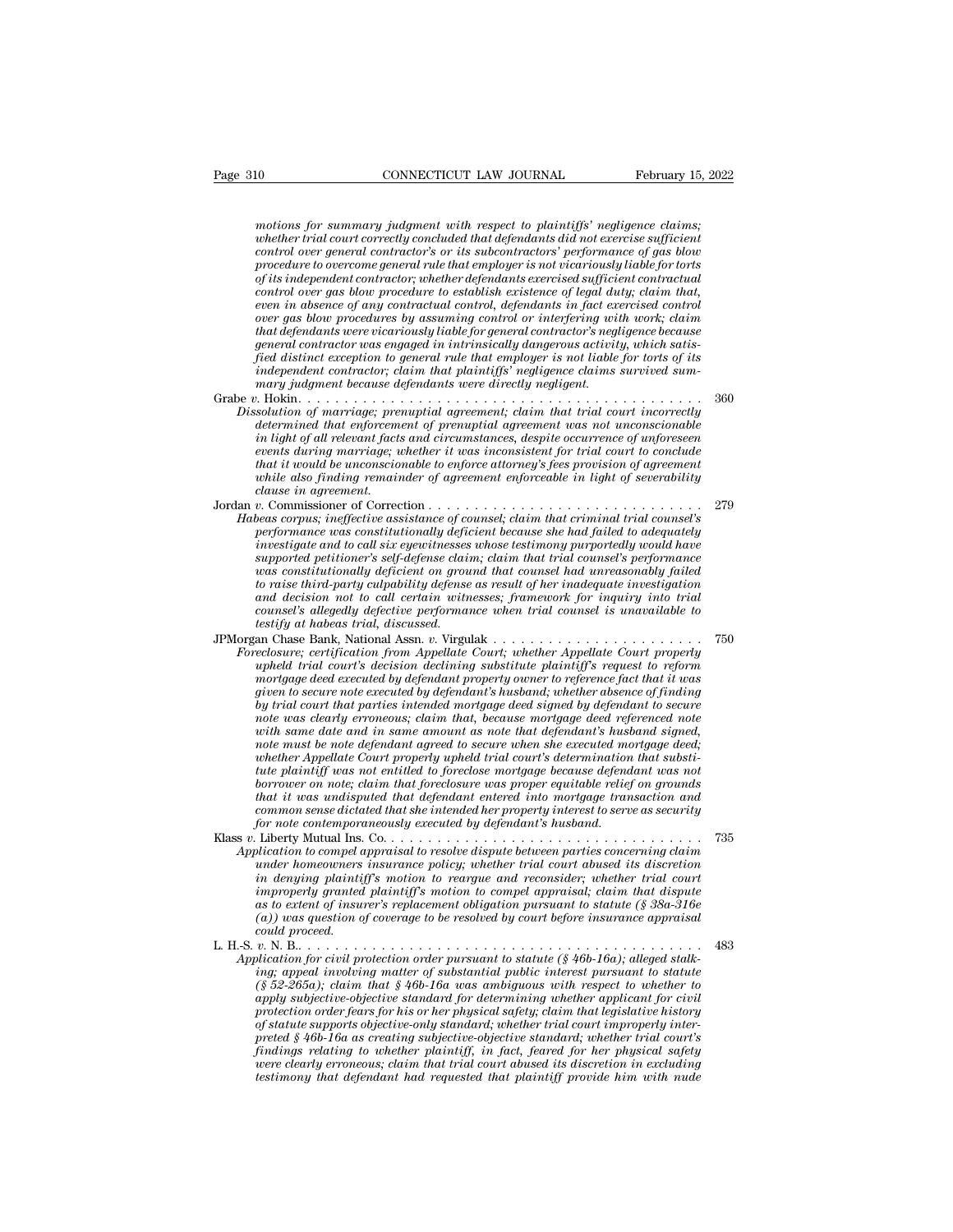*photographs and testimony regarding whether defendant ever had had suicidal*<br>*photographs and testimony regarding whether defendant ever had had suicidal*<br>*houghts or had taken medication for his mental health; unpreserve thoughts or had taken medication for had taken medication for had taken medication for had taken medication for his mental health; unpreserved claim that*<br>*thoughts or had taken medication for his mental health; unpreserv* **EXECTICUT LAW JOURNAL Fage 311**<br> *§ 46b-16a violated equal protection for his mental health; unpreserved claim that*<br> *§ 46b-16a violated equal protection clause of Connecticut constitution; whether*<br> *secord was inadequa* **February 15, 2022** CONNECTICUT LAW JOURNAL Page 311<br> *photographs and testimony regarding whether defendant ever had had suicidal*<br> *thoughts or had taken medication for his mental health; unpreserved claim that*<br>  $\frac{2}{9$ photographs and testimony regarding whether defendant ever had had suicidal<br>thoughts or had taken medication for his mental health; unpreserved claim that<br> $\S 46b-16a$  violated equal protection clause of Connecticut constit *Photographs and testimony regarding whether defendant ever had had suicidal<br>thoughts or had taken medication for his mental health, unpreserved claim that<br>* $\frac{8}{46}$ *-16a violated equal protection clause of Connecticut con* 

- photographs and testimony regarding whether defendant ever had had suicidal<br>thoughts or had taken medication for his mental health; unpreserved claim that<br> $\frac{6}{9}46b-16a$  violated equal protection clause of Connecticut co photographs and testimony regaraing whether aegenaant ever had had suicidat<br> *i*s *h* 6b-16a violated equal protection clause of Connecticut constitution; whether<br> *record was inadequate to review plaintiff's state constit merits'' within meaning of § 52-592 (a). v*-o-rol vasitated equal protection clause of Connecticat constitution, the there record was inadequate to review plaintiff's state constitutional claim.<br>
Larmel v. Netro North Commuter Railroad Co. . . . . . . . . . . . *Zoning; permanent injunction; action seeking to enjoin defendants from hosting*
- *free outdoor concerts on strip of land in town in the concert of land in the plaintiff's action, civil arbitration, critification from Appellate Court, whether plaintiff's action filed after arbitration could be saved by sonal injury action; civil arourration; certification from Appellate Court; whether*<br>plaintiff's action filed after arbitration could be saved by accidental failure of<br>suite statute (§ 52-592 (a)); whether plaintiff's pri *platnulf s action jued after arouration could be saved by accidental jature of spacinity statile (§ 52-592 (a); whether plaintiff's prior action was "tried on its merits" within meaning of § 52-592 (a).................... tion that hotel's use of park for concerts illegally expanded hotel's nonconforming use of hotel property; whether* Crabtree Realty Co. *v.* Planning & Zoning Commission *(82)*<br>*(82)* supported trial connection; action seeking to enjoin defendants from hosting<br>free outdoor concerts on strip of land in town park that was adjacent to property<br>free outdoor concerts on strip of land in town pa *applied incorrects on strip of land in town park that was adjacent to property*<br>free outdoor concerts on strip of land in town park that was adjacent to property<br>on which defendants' hotel was situated; certification from *free outdoor concerts on strip of land in town park that was adjacent to property*<br> *on which defendants' hotel was situated; certification from Appellate Court; claim<br>
that Appellate Court improperly applied plenary revi Appellate Court improperly applied plenary review to trial court's determinate Appellate Court improperly applied plenary review to trial court's determination that hotel's use of pork for concerts illegally expanded hote that Appellate Court mproperty applied plenary review to trial court's determination that hotel's use of park for concerts illegally expanded hotel's nonconforming use of plotel property; whether Crabice Realty Co. v. Pla concerts in the concerts in the of the property, weight applied incorrect legal applied incorrect legal applied incorrect legal applied incorrect legal applied*  $\Omega$  *applied*  $\Omega$  *and*  $\Omega$  *and*  $\Omega$  *and*  $\Omega$  *and*  $\Omega$  *and \Omega* use of notet property; whether Crabice Realty Co. v. Framing & Loning Commission<br>
(82 Com. App. 559) supported trial court's determination; whether trial court<br>
applied incorrect legal standard; claim that Appellate Court *Medical incorrect legal standard; claim that Appellate Court misapplied actual use doctrine in concluding that concerts were permitted use in park; claim that Appellate Court incorrectly concluded that town zoning regulat court misapplied incorrect legal standard; claim that Appellate Court misapplied actual ase doctrine in concluding that concerts were permitted use in park; claim that Appellate Court incorrectly concluded that town zonin*
- *barellate Court incorrectly concluded that town zoning regulations, which limited*<br>*Appellate Court incorrectly concluded that town zoning regulations, which limited*<br>*bare of park to all active and passive recreational p Appeuate Court incorrectly concluded that town zoning regulations, which imitted*<br>*to here of park to all active and passive recreational purposes, permitted holding of*<br>*concerts in park.*<br>*D.* Bristol Hospital, Inc..... *ophics of park to all active and passive recreational purposes, permitted notaing of*<br> *oncerts in park.*<br> *o. Bristol Hospital, Inc.*<br> *ical malpractice; accidental failure of suit statute (§ 52-592); claim that trial<br>
c toncerts in park.* The metric of that her attorney is a higher to concerts in parametrical malpractice; accidental failure of suit statute (§ 52-592); claim that trial is court erred in concluding that § 52-592 did not sa *Court errors that increases accidental failure of suit statute (§ 52-592); claim that trial ideal malpractice; accidental failure of suit statute (§ 52-592); claim that trial barred action because her first medical malpra itical malpractice; accidental jailure of suit statute (§ 52-592); claim that trial court erred in concluding that § 52-592 did not save plaintiff's otherwise time barred action because her first medical malpractice actio*  $\emph{count erred}$  in concluding that  $\S$  is<br>barred action because her first m<br>to her attorney's gross negligence.<br>opinion letters with her complain<br>that her attorney's lack of knowl<br>Court opinions that established re<br>ion letters parrea action because her jirst meatical materialized corron was assmissed due<br>to her attorney's gross negligence for failing to file legally sufficient medical<br>opinion letters with her complaint; whether plaintiff met her *Statutory theft; litigation privilege; certification from Appellate Court opinions that established requirements for legally sufficient medical opinion letters was mistake, inadvertence or excusable neglect rather than eg gation in the atters with ner complaint; whether plaintyf met her attorney's lack of knowledge of and failure to comply with Appellate Court opinions that established requirements for legally sufficient medical opinion le*
- *for statutory is ack of knowleage of and jauure to compty with Appeuate*<br> *Court opinions that established requirements for legally sufficient medical opinion letters was mistake, inadvertence or excusable neglect rather which defendant represented company foreclosing on plaintiff's property; claim that litigation privilege was inapplicable to extent that defendant's recording of certificate of foreclosure on land records and role in sale of property purportedly fell outside in the interior in the foreclosure in the form the form spation privilege, certification for statutory (§ 52-564) the ft in connection which defendant represented company foreclosure action.*<br>*for statutory (* South principles afforded defendant attorney absolute immunity from lability<br>for statutory (§ 52-564) theft in connection with prior judicial proceeding in<br>thich defendant represented company foreclosing on plaintiff's pro gation privilege afformed aegenaant attorney absolute immunity from tiability for statutory (§ 52-564) theft in connection with prior judicial proceeding in which defendant represented company foreclosing on plaintiff's pr *Court in that litigation privilege was inapplicable to extent that defendant's recording of*<br>*Courtificate of foreclosure on land records and role in sale of property purportedly<br>fell outside scope of foreclosure action. inatityation privideg was interactional that littigation privideg was i*<br>certificate of foreclosure on la<br>fell outside scope of foreclosur<br>Vindsor v. Lanata . . . . . . . . . . .<br>Vindsor v. Lanata . . . . . . . . . . . .
- State *v.* A. B. . . . . . . . . . . . . . . . . . . . . . . . . . . . . . . . . . . . . . . . . . . . . . <sup>47</sup> *Possession of child pornography first degree; motion to dismiss information field outside scope of foreclosure action.*<br> *Possession of child pornography first degree; motion to dismiss information; whether*<br> *Possession*
- *trial court impossibility; certification from Appellate Court; claim that Appellate Court improperly remanded case for new trial as to liability, rather than proceeding limited to damages.*<br>A. B. . . . . . . . . . . . . . *execution from Appellate Court, claim that Appellate Court improperly remanded case for new trial as to liability, rather than proceeding limited to damages.*<br> *executing properly remanded case for new trial as to liabili 443); whether trial court incorrectly concluded that applicable statute of limitations ((Rev. to 2009) § 54-193 (b)) was not tolled by tolling provision of § 54 ng umued to*<br>A. B. . . . . . .<br>session of child<br>trial court proceeding arr<br>443); whether<br>Barmudez .<br>Barmudez .<br>mumber comparties State *<sup>v</sup>*. Bermudez . . . . . . . . . . . . . . . . . . . . . . . . . . . . . . . . . . . . . . . . . . <sup>233</sup> *Fossession of chua pornography first aegree; motion to atsmiss information; whether*<br> *Fact court properly granted defendant's motion to dismiss; claim that delay in*<br> *executing arrest warrant was unreasonable under* Sta *concluded that trial court properly concluded that applicable statute of limitations ((Rev. to 2009)* § 54-193 (b)) was not tolled by tolling provision of § 54-193 (c).<br> **State v. Bermudez** . . . . . . . . . . . . . . . .
	- *definity* are accounting arrest warrant was unreasonable under State v. Crawford (202 Conn. 443); whether trial court incorrectly concluded that applicable statute of limitations ((Rev. to 2009) § 54-193 (b)) was not toll *after witness provided written statement to police that implicated defendant in victim's death; whether gang affiliation evidence was probative to explain why where these feared defendant and defendant is berwedge where the property admitted countated count correctly concluded that trial court property admitted evidence of gang affiliations of defendant, among others, and evide charged crime, certification from Appellate Court, whether Appellate Court correctly*<br>*concluded that trial court properly admitted evidence of gang affiliations of*<br>*defendant, among others, and evidence of key state wit police; certification from Appellate Court; whether Appellate Court correctly concluded that trial court properly admitted evidence of gang affiliations of defendant, among others, and evidence of key state witness reloca econcluded that trial court property admitted evidence of gang affiliations of* defendant, among others, and evidence of key state witness ireviolence in a previous in in originer witness provided written in a pictim's de *defendant, among others, and evidence of key state witness' relocation by state*<br>*giter witness provided written statement to police that implicated defendant in*<br>*victim's death; whether gang affiliation evidence was pro victim's death, whether gang affiliation evidence was probative to explain why*<br>*their witness feared defendant and defendant's brothers, who had participated in the*<br>*charged crime, and why she waited twelve years before rights to death, whether gang affiliation evidence was probative to explain why* witness feared defendant and defendant's brothers, who had participated in the charged crime, and why she waited twelve years before providi *charged crime, and why she waited twelve years before providing statement to*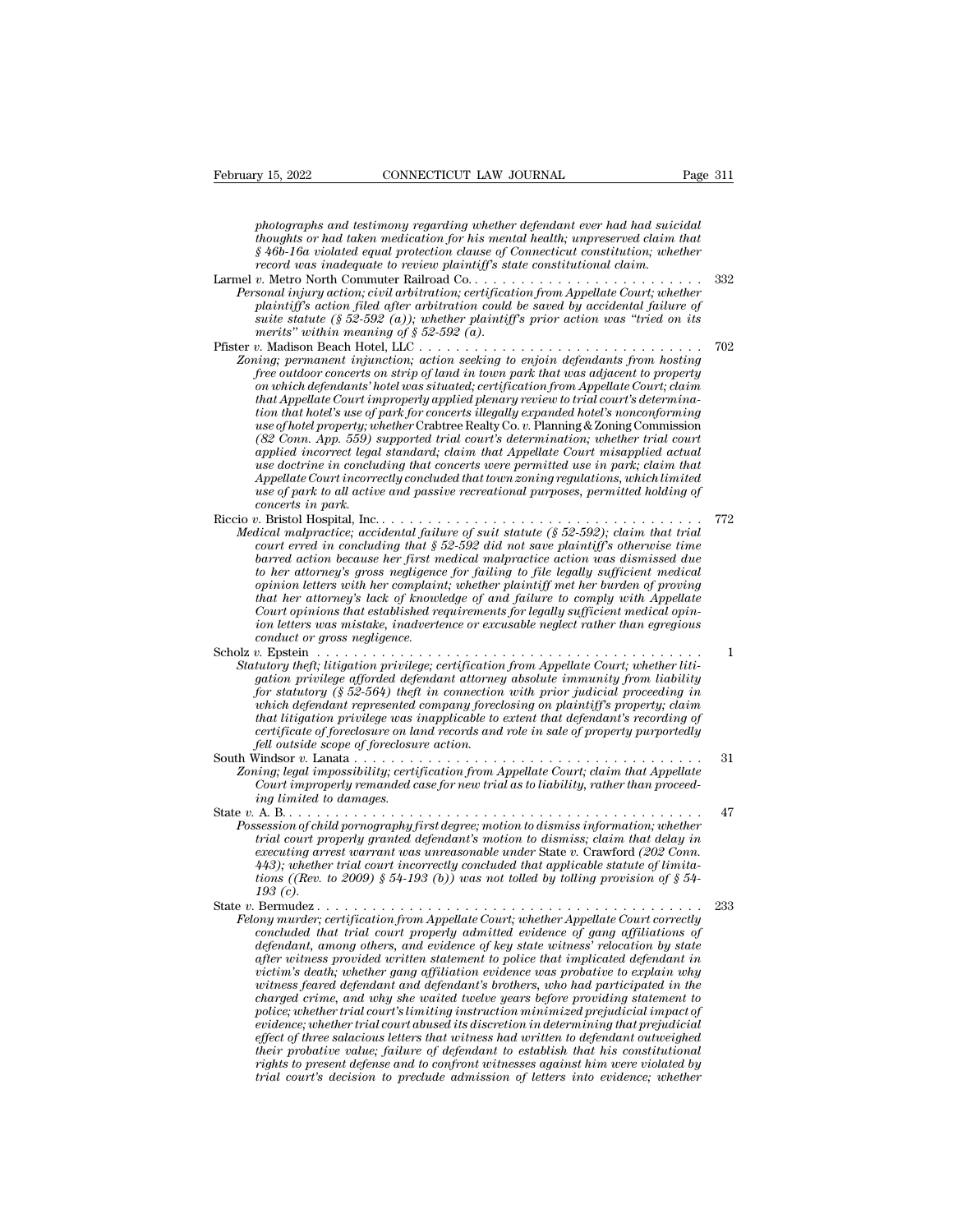*CONNECTICUT LAW JOURNAL* February 15, 2022<br>*Appellate Court correctly concluded that defendant's claim that trial court had*<br>*violated his constitutional rights by precluding defense counsel from questioning*<br>*witness abo violated CONNECTICUT LAW JOURNAL* February 15, 2022<br>*Appellate Court correctly concluded that defendant's claim that trial court had*<br>*violated his constitutional rights by precluding defense counsel from questioning<br>witn* **with the CONNECTICUT LAW JOURNAL February 15, 2022**<br>*Appellate Court correctly concluded that defendant's claim that trial court had violated his constitutional rights by precluding defense counsel from questioning witnes* **her bird control CONNECTICUT LAW JOURNAL** February 15, 2022<br> *Appellate Court correctly concluded that defendant's claim that trial court had*<br> *violated his constitutional rights by precluding defense counsel from questi did Appellate Court correctly concluded that defendant's claim that trial court had violated his constitutional rights by precluding defense counsel from questioning witness about circumstances surrounding termination of* Appellate Court correctly concluded that defendant's claim that trial court had<br>violated his constitutional rights by precluding defense counsel from questioning<br>witness about circumstances surrounding termination of her e *certification from Appellate Court correctly concluded that defendants claim that trial court nad*<br> *voidated his constitutional rights by precluding defense counsel from questioning*<br> *witness about circumstances surroun* 

*Sale of controlled substance; violation of probation; motions to dismiss; standing; indigual and constitutional rights of preculaing defense counsel from questioning*<br>*intimes about circumstances surrounding termination of her employment and<br>the birth control practices was not constitutional in nature an controlled substances surrounaing termination of ner employment and<br>her birth control practices was not constitutional in nature and that trial court<br>did not absect is discretion in precluding those lines of inquiry.*<br> $Brad$ *ground that statute in in precluding those lines of inquiry.*<br> *gradley controlled substance; violation of probation; motions to dismiss; standing;*<br> *eqf controlled substance; violation of probation; motions to dismiss; as legislature enacted it for purpose of discriminating against African Americans and Mexican Americans; colation of probation; motions to dismiss; standing;*  $\frac{1}{2}$  *and to controlled substance; violation form that defendant had standing, in his contridicated capacity, to raise constitutional chall aggrievement and substance; violation of probation; motions to atsmiss; standing, in his individual capacity, to raise constitutional challenge to his conviction of scate of controlled substance in violation of statute (( certyrcation from Appellate Court; claim that defendant had standing, in his*<br>individual capacity, to raise constitutional challenge to his conviction of sale of<br>controlled substance in violation of statute ((Rev. to 2017 *lacked standing to claim that standing to his conviction of sale of* controlled substance in violation of statute ((Rev. to 2017)  $\S$  21a-277 (b)) on ground that statute violated equal protection clause of federal consti *controlled substance in violation of*<br>*ground that statute violated equal proof*<br>*and Mexican Americans; claim t*<br>*and Mexican Americans; claim that groups.*<br>*grosecuted, and convicted under undered standing to claim that* ground mat statute volated equal protection clause by Jearna constitution insolar<br>as legislature enacted if for purpose of discriminating against African Americans<br>and Mexican Americans; claim that defendant had establishe *Capital felony; murder; califormations; califormations; califormations; califormations; califormations; califormational statute; whether degendant lacked standing to claim that*  $\frac{2}{3}$  *and convicted under unconstitution* ana mexican Americans; cianm inat aegenaant naa established classical<br>aggrieement under State v. Long (268 Conn. 508) insofar as he was charged,<br>prosecuted, and convicted under unconstitutional statute; whether defendant<br>l

*fourth degree; larceny fourth degree; larceny fourth degree; motion to converted, and converted and ethnic groups.*<br> *facked standing to claim that* § 21a-277 (b) violated equal protection rights of other racial and ethni *from Appellate Court incorrection* and that  $\frac{1}{2}$  and  $\frac{1}{2}$  and  $\frac{1}{2}$  and  $\frac{1}{2}$  and  $\frac{1}{2}$  and  $\frac{1}{2}$  of their racial and  $\frac{1}{2}$  of their racial and  $\frac{1}{2}$  colume that  $\frac{1}{2}$   $\frac{1}{2}$   $\frac{1$ *court followed statutory (§ 54-91g) requirements in resentencing defendant; whether and when defendant, who was serving two distinct total effective sentences of eighty-five years of imprisonment and eighty years of imprisonment, to rund felony; murder; felony murder; kanapping first degree; robbery first degree; robbery second degree; lareeny first degree; conspiracy to commit kidnapping first degree; motion to correct illegal sentence; certificatio 38 robbery second degree; larceny first degree; conspiracy to commit kidnapping*<br>*first degree; larceny fourth degree; motion to correct illegal sentence; certification<br>from Appellate Court; claim that Appellate Court inc degree; larceny fourth degree; motion to correct ulegal sentence; certification*<br>
from Appellate Court; claim that Appellate Court incorrectly concluded that trial<br>
court followed statutory (§ 54-91g) requirements in rese *from Appellate Court; clarm that Appellate Court incorrectly concluded that trial*<br> *court followed statutory* (§ 54-91g) requirements in resentencing defendant;<br>
whether and when defendant, who was serving two distinct t *court jollowed statutory (§ 54-91g) requirements in resentencing defendant;*<br>whether and when defendant, who was serving two distinct total effective senten-<br>ces of eighty-five years of imprisonment and eighty years of im *ces of eighty-five years of imprisonment and eighty years of imprisonment, to* run consecutively, will be eligible for parole under applicable statutes (§§ 53a-38 (b) (2) and 54-125a (f) (1)); claim that § 54-91g applied ces of eughly-five years of imprisonment and eughly years of imprisonment, to<br>
run consecutively, will be eligible for parole under applicable statutes (§§ 53a-<br>
38 (b) (2) and 54-125a (f) (1)); claim that § 54-91g applied *Manslaughter first degree with firearm; criminal is*  $54-91g$  applied to defendant; whether defendant met conditions under  $\S 54-91g$  applied retrict its application to child whose case has been transferred from juvenile *motion for new trial; claim that state presented insufficient and the ferdant met conditions under \$ 54-91g application to child defendant whose case has been transferred from juvenile docket to regular criminal docket* a

*its algendant met conditions under § 54-91g indi restrict us application to child and who has been transferred from juvenile docket and who has been convicted of class A or B felony pursuant to such transfer;* whether § *dower case has been transferred from juvenue docket to regular criminal docket*<br>and who has been convicted of class  $A$  or  $B$  felony pursuant to such transfer;<br>whether  $\S$  54-91g applied retroactively to defendant in the and who has been convicted of class A or B felony pursuant to such transfer;<br> *bughes*<br> *charges*<br> *charges*<br> *on ground there with firearm, criminal possession of firearm, self-defense;<br>
motion for new trial; claim that s cability of presumption of prejudice articulated in seriences in the mislangulated first degree with firearm; criminal possession of firearm; self-defense; motion for new trial; claim that state presented insufficient evi (347 U.S. 227); whether defendant established his entitlement to presumption of prestaughter first degree with firearm; criminal possession of firearm; self-defense;*<br>motion for new trial; claim that state presented insufficient evidence to satisfy<br>its burden of disproving defendant's claim of self-d *was harmless; whether existate presented insulficient evidence to satisfy* its burden of disproving defendant's claim of self-defense beyond reasonable doubt; claim that trial court improperly derived defendant's motion f Its ournen of ansproving agendants carm of seq-agense oegona reasonaote<br>
doubt; claim that trial court improperly denied defendant's motion for new trial<br>
on ground that juror consulted dictionary for definition of "mansla *Violation of probation of probatical dictionary for definition of "manslaughter"*; applicability of presumption of prejudice articulated in Remner v. United States (347 U.S. 227); whether defendant established his entitle *ing that defendant, by possessing aircromaty gord against the Rememer v. United States* cability of presumption of prejudice articulated in Rememer v. United States (347 U.S. 227); whether defendant established his entile

*prohibiting of presumption of preplaace articulated in Kemmer v.* United States  $(\beta 47$  U.S.  $227)$ ; whether defendant established his entitlement to presumption of proving that increment or wisconduct was harmless; wheth (347 U.S. 221); whener aejenaant established his entitlement to presumption of<br>prejudice; whether state satisfied its burden of proving that juror misconduct<br>was harmless; whether gun misconduct caused actual prejudice to *meaning of statute (§ 53a-3 (19)) that defines firearm as any weapon from which shot may be discharged.* State *<sup>v</sup>*. Streit. . . . . . . . . . . . . . . . . . . . . . . . . . . . . . . . . . . . . . . . . . . . . <sup>170</sup> *Manslaughter first degree; claim that trial court abused trems of his probability abused int, by possessing airsoft pellet gun, violated terms of his probation approbation first degree; claim that airsoft pellet gun could mg that agendant, oy possessing arrsoft peuta gim, violated terms of his probation probabiting him from violating state or federal criminal laws and from possessing any firearm, claim that airsoft pellet gun could not be* 

prontotting nim from violating state or jeaeral criminal taws and from possessing<br>any firearm; claim that airsoft pellet gun could not be considered firearm within<br>meaning of statute (§ 53a-3 (19)) that defines firearm as *why prearm, canm that arrsoft peuet gan coula not be considered prearm within*<br>meaning of statute (§ 53a-3 (19)) that defines firearm as any weapon from<br>which shot may be discharged.<br>Streit. . . . . . . . . . . . . . . . *searches was inadmissible evidence of victim's violent character; whether victim's online search history was admissible as prior act of misconduct.* State *<sup>v</sup>*. Ward. . . . . . . . . . . . . . . . . . . . . . . . . . . . . . . . . . . . . . . . . . . . . <sup>142</sup> *Manslaughter first degree; canm that trial court abused its aiscretion by denying<br>motion seeking to introduce evidence, in support of defendant's self-defense claim,<br>that victim had searched retail website for weapons in concluded that secretaries are trial website for weapons in days preceding stabbing;*<br>that victim had searched retail website for weapons in days preceding stabbing;<br>whether trial court incorrectly concluded that evidence

- *mat victim nad searched retail website for weapons in days preceding staboung;*<br>whether trial court incorrectly concluded that evidence of victim's Internet<br>searches was inadmissible evidence of victim's violent character *challenge, with a court incorrectly concluded that evidence of victim's searches was indmissible evidence of victim's violent character; whether victim's online search history was admissible as prior act of misconduct.*<br> *procedure rather than underlying conviction.* Tillman *<sup>v</sup>*. Planning & Zoning Commission. . . . . . . . . . . . . . . . . . . . . . . . . . . . <sup>117</sup> *Zoning; planned development districts; claim that installage that this concluded that trial court lacked subject matter jurisdiction over defendant's motion to correct illegal sentence on ground that he failed to allege c statughter first aegree; assault first aegree; whether Appelate Court correctly concluded that trial court lacked subject matter jurisdiction over defendant's motion to correct illegal sentence on ground that he failed to that trial court lacked subject matter jurisdiction over defendant's*<br>*motion to correct illegal sentence on ground that he failed to allege colorable challenge, within scope of applicable rule of practice (\$43-22), to se*
-